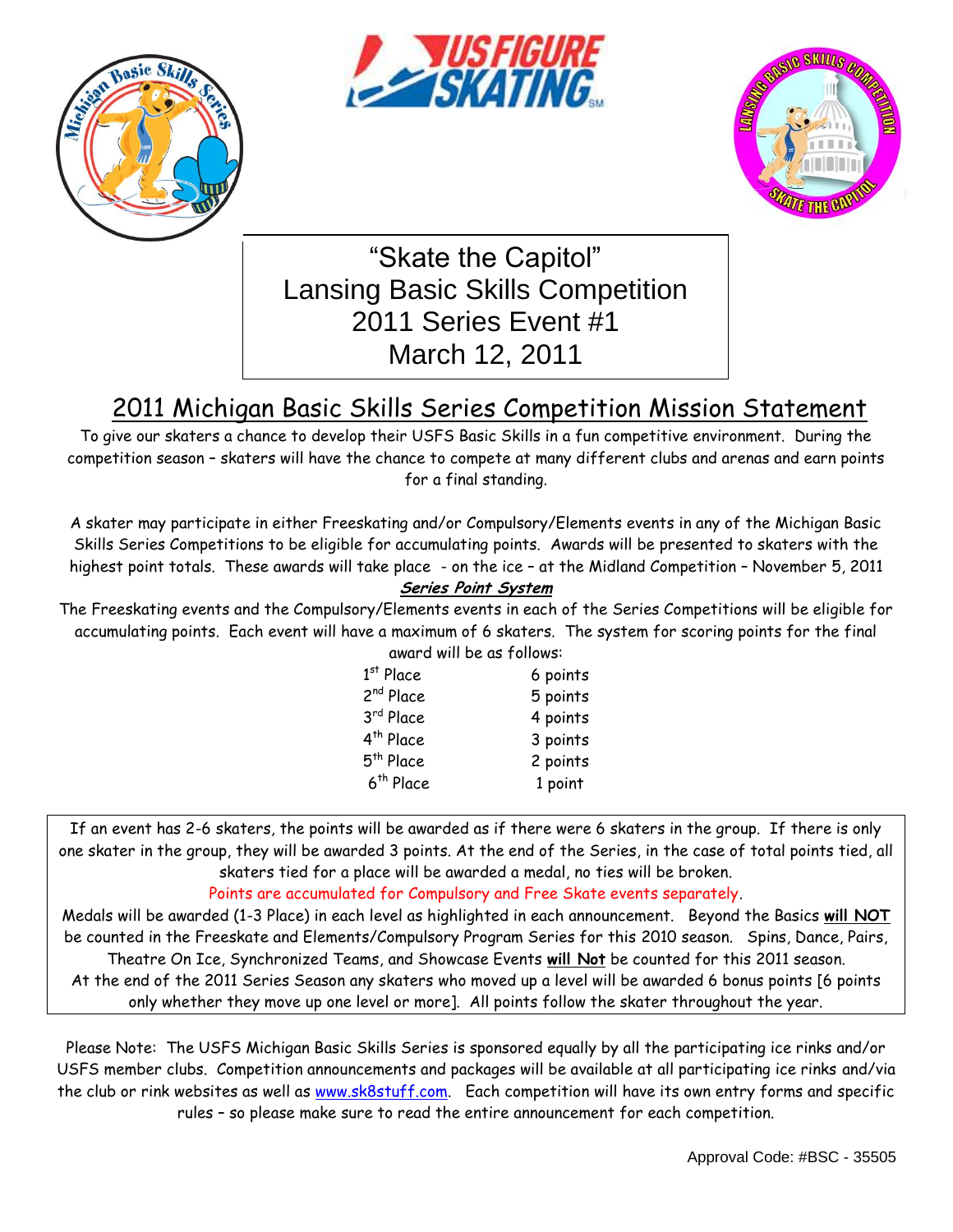## **5 th Annual USFS Michigan Basic Skills Series – Hosted by the following:**

| Event #1 - Lansing Basic Skills        | Event #2 - Tulip City Classic                   | Event #3 - Arctic Basic Skills              |
|----------------------------------------|-------------------------------------------------|---------------------------------------------|
| March 12, 2011                         | March 26, 2011                                  | April 3, 2011                               |
| Entry Deadline - February 25, 2011     | Entry Deadline - March 1, 2011                  | Entry Deadline - March 15, 2011             |
| Suburban Ice - East Lansing            | Edge Ice Arena                                  | Arctic Edge Ice Arena                       |
| 2810 Hannah Blvd                       | 4444 Holland Avenue                             | 46615 Michigan Avenue                       |
| East Lansing, Michigan 48823           | Holland MI 49424-8279                           | Canton MI 48188                             |
| Contact: Meghan Carmody                | Contacts: Scott Chiamulera                      | Contact: Diane Keils                        |
| Phone: 734-417-8967                    | scottedgeice@aol.com -616/738-0733              | dmkeils@aol.com or                          |
| lansingbasicskills@yahoo.com OR        | OR Jennifer VanZanten                           | arcticfsclub@gmail.com                      |
| marge2486@yahoo.com                    | Vanzanten5@att.net -616/393-6789                |                                             |
| Event #4 - Mountain Town Classic       | Event #5 - Skate the Zoo                        | Event #6 - Summer Swizzle                   |
| April 9, 2011                          | May 7, 2011 (yes 7 not 14)                      | June 18, 2011                               |
| Entry Deadline - March 25, 2011        |                                                 | Entry Deadline: June 1, 2011                |
| The I.C.E. Arena                       | Entry Deadline - April 25, 2011<br>S2 Ice Arena |                                             |
|                                        |                                                 | Farmington Hills Ice Arena                  |
| 5165 East Remus Road                   | 5076 Sports Drive                               | 35500 Eight Mile Road                       |
| Mt. Pleasant MI 48858                  | Kalamazoo MI 49009                              | Farmington Hills MI 48335                   |
| Contact: Ginni Phillips                | Contacts: Jessica LaPorte                       | Contact: Helene Garber                      |
| Phone: 989-560-3871; Work 989-775-9148 | J8houk@hotmail.com                              | Phone: 734/968-7421                         |
| gpsk8r@gmail.com                       | 269/353-9668 OR 269/720-6370                    | summerswizzleskate@gmail.com.               |
|                                        | Amy Bauer - sk8Amy02@aol.com                    |                                             |
| Event #7 - Summer Chill Basic Skills   | Event #8- Plymouth FSC Basic Skills             | Event #9- Muskegon Lakeshore                |
| July 16, 2011                          | July 30, 2011                                   | <b>Summer Freeze</b>                        |
| Entry Deadline: July 1, 2011           | Entry Deadline: July 15, 2011                   | August 6, 2011                              |
| Novi Ice Arena                         | Compuware Sports Arena                          | Entry Deadline - July 20, 2011              |
| 42400 Arena Drive                      | 14900 Beck Road                                 | Lakeshore Sports Centre                     |
| Novi MI 48375                          | Plymouth MI 48170                               | 4470 Airline Road                           |
| Contact: Heather Bauer                 | Contact: Jennifer Hancock                       | Muskegon, MI 49444                          |
| Phone: 248-305-5328 OR 248/420-0405    | Phone: 313-605-4667                             | Contact: Lisa Fierro                        |
| bauerhe@northville.k12.mi.us           | jendejohn@hotmail.com                           | Phone: 231-343-5919                         |
|                                        |                                                 | Sk8mlfsc@yahoo.com                          |
| Event #10- Skate the Mountain -        | Event #11 - Dearborn Basic Skills               | Event #12 - Tuxedo Invite Basic Skills      |
| Sept 24, 2011                          | Comp - October 8, 2011                          | October 30, 2011                            |
| Entry Deadline: September 10, 2011     | Entry Deadline: Sept 20, 2011                   | Entry Deadline: October 15, 2011            |
| Ice Mountain Arena Complex             | Dearborn Ice Skating Center                     | <b>Bowling Green State University Arena</b> |
| 5371 Avalanche Drive                   | 14900 Ford Road                                 | 417 N. Mercer Road                          |
| Burton MI 48509                        | Dearborn MI                                     | Bowling Green OH 43403                      |
| Contact: Jacklinn Brayan               | Contact: Holly Teets                            | Contact: Pat Rabb                           |
| Cell: 810-513-1283; Work 810-744-0800  | Cell: 313-319-0043; Work 313-943-4098           | Phone: 419-354-4730                         |
| IMFSC@sbcglobal.net                    | hteets@ci.dearborn.mi.us                        | Rabb1960@metalink.net                       |
| Event #13 - Skate Midland              |                                                 |                                             |
| <b>November 5, 2011</b>                |                                                 |                                             |
| Entry Deadline: October 15, 2011       |                                                 |                                             |
| <b>Midland Civic Arena</b>             |                                                 | SERIES AWARDS CEREMONY                      |
| 405 Fast Ice Drive                     |                                                 |                                             |
| Midland MI 48642                       | on the ice                                      |                                             |
| Contact: Karen Boswell                 | at the Midland Competition                      |                                             |
| Phone: 989-695-4832                    |                                                 |                                             |
|                                        |                                                 |                                             |
| drkaboswell@aol.com                    |                                                 |                                             |

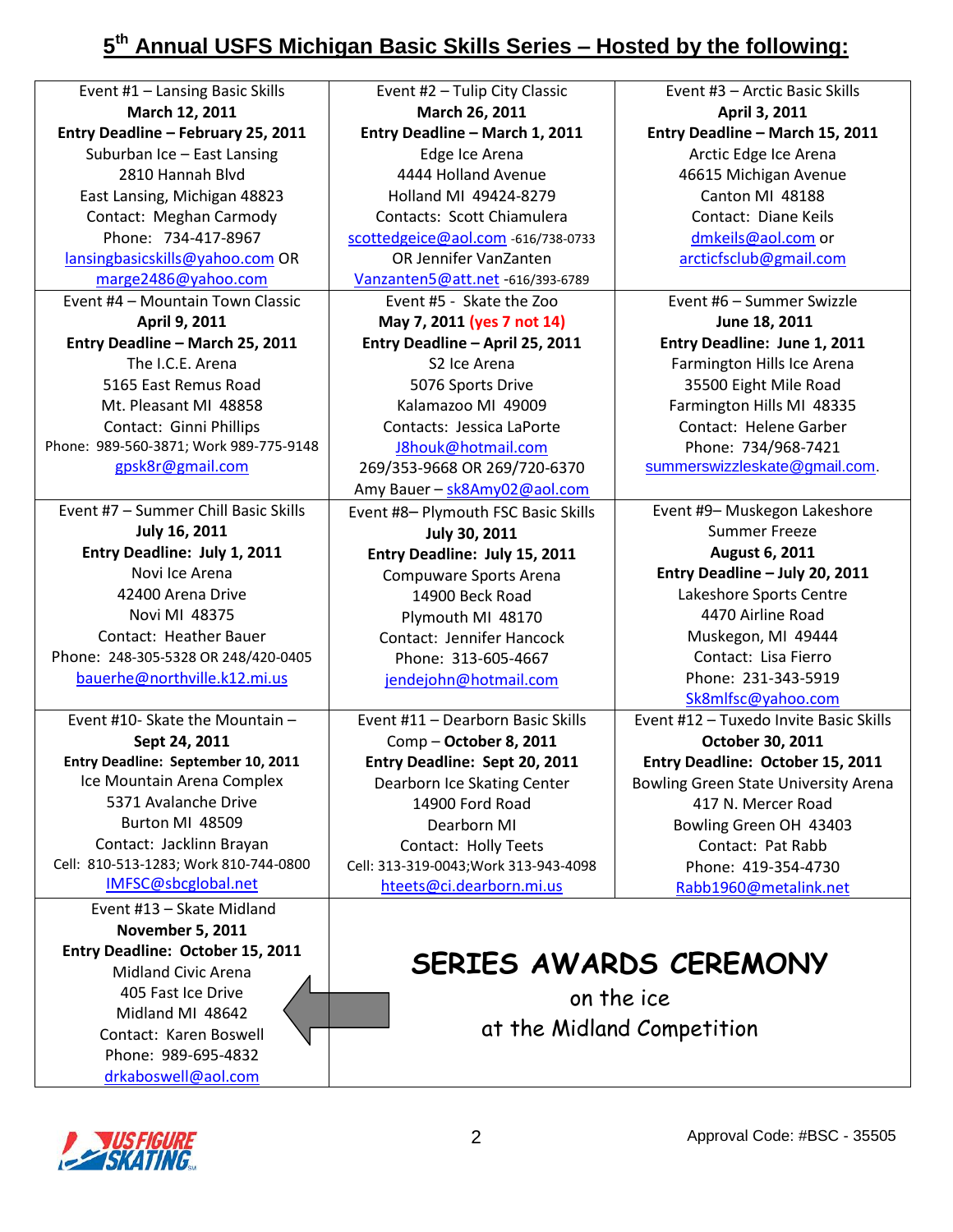

## **"Skate the Capital" - Lansing Basic Skills Competition**

Lansing Skating Club Suburban Ice Arena ♦ 2810 Hannah Blvd ♦ East Lansing, MI 48823 Phone: 517-336-4273 www.lansingskatingclub.com

## **March 12, 2011 Entry Deadline: February 25, 2011**

The Lansing Basic Skills "Skate the Capital" Competition, sponsored by the Lansing Skating Club will be held at the Suburban Ice East Lansing on **Saturday, March 12, 2011**. The ice surface measures [85 x 200] feet. This is a United States Figure Skating approved Basic Skills Competition. The sanctions will be posted on the official competition bulletin board. Questions regarding this competition should be directed to Meghan Carmody, by email at lansingbasicskills@yahoo.com or (734) 417-8967. **E-mail communications are preferred.** 

**Mission Statement** – The purpose of this competition is to promote a fun, introductory, competitive experience for the beginning skater.

**Eligibility** - The Competition is open to ALL skaters who are current eligible (ER.100) members of either the Basic Skills Program and/or are full members of US Figure Skating. To be eligible, skaters must have submitted a membership application or be a member in good standing. Members of other organizations are eligible to compete but must be registered with the host Basic Skills Program/Club or any other Basic Skills Program/Club. Eligibility will be based on skill level as of closing date of entries. All SNOWPLOW SAM and BASIC SKILLS SKATERS THROUGH BASIC 8 must skate at highest level passed and NO official US Figure Skating tests may have been passed including MIF or individual dances. For the Test Track and Well Balanced levels, eligibility will be based only upon highest free skate test level passed (moves in the field test level will not determine skater's competitive level). Skaters may skate at highest level passed OR one level higher BUT not both levels in the same event during the same competition

**Rules** – The competition will be conducted under the rules set forth by the US Figure Skating "Basic Skills Competition Manual" program.

**Entry Fees** – The first event is \$40.00 [Events not eligible for Series points will be \$50.00 for first event], and each additional event is \$20.00. All entries must be postmarked no later than **February 25, 2011**. Late entries will be accepted at the discretion of the organizers, and are subject to a possible \$15.00 late fee. Entry fees are per person, U.S. dollars.

**Entry forms must be filled out legibly and completely**  and mailed with a check made payable to **Lansing Skating Club** to:

> Gina Dewitt 6544 Aurelius Rd Lansing, MI 48911

There will be a \$35.00 fee for returned checks.

**Awards** – **All competitors will receive a medal**. All events are final rounds. ALL awards will be made at appropriate times throughout the competition.

**Registration** – The registration table will be open 1 hour before the competition begins. Skaters will not be allowed to compete until they have registered. *Please register at least one hour before your competition time*.

**Schedule of Events** – Schedule will be posted on the Internet at the Figure Skater's Website, [www.sk8stuff.com.](http://www.sk8stuff.com/)

**Music** – The music for all free skating programs with music supplied by skater should be provided on CD. The CD is to be turned in at registration. Competitors must have a spare CD at rink side to be used in case of technical difficulties.

**Practice Ice** – Practice Ice will be available in 20-minute sessions. Details will be provided in a mailing prior to the competition date. Sign-in and pay \$8.00 at the door.

Awards will be handed out and a podium will be available for group and individual photos.

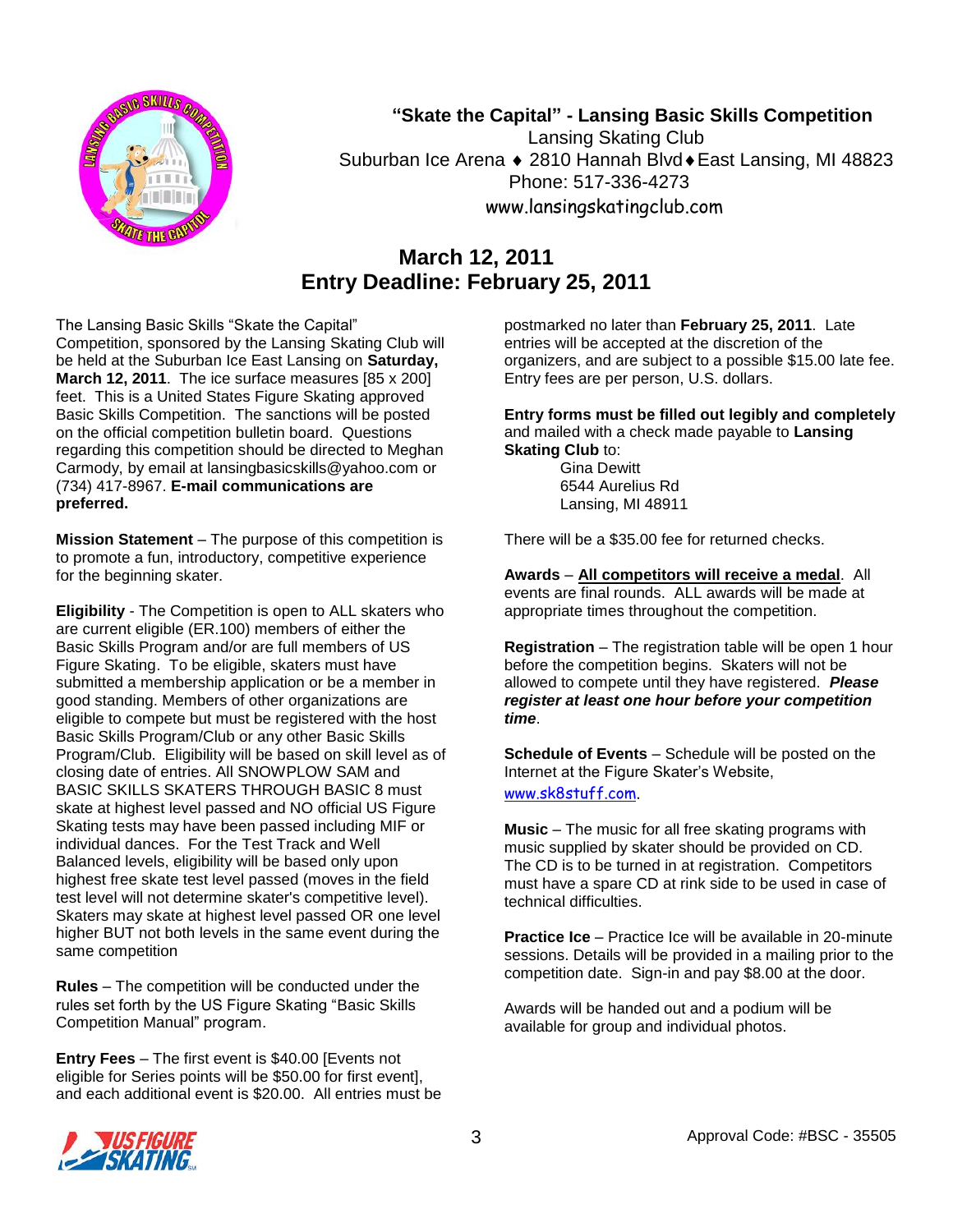## **BASIC ELEMENTS AND PROGRAM W/MUSIC EVENT: SNOWPLOW SAM – BASIC 8**

#### **BASIC ELEMENTS**

- To be skated on 1/3 to 1/2 ice
- No music
- **All elements must be skated in the order listed.** Each skater will perform each element only when directed by a judge or referee. Skaters are allowed one retry per element. If skater wants to retry, she/he should raise their hand immediately. If the skater attempts a retry, only the retry will count for that element.

#### **BASIC PROGRAM W/MUSIC**

- The skating order of the required elements is optional. The elements are not restricted as to the number of times the element is executed or length of glides, number of revolutions, etc. unless otherwise specified.
- To be skated on full ice
- Vocal music is allowed
- The skater may use elements from a previous level.
- A .2 deduction will be taken **for each** element performed from a higher level
- Time: 1:00 +/- 10 seconds

| <b>Snowplow Sam - Tots:</b>                                 | <b>Basic 5:</b>                                                     |
|-------------------------------------------------------------|---------------------------------------------------------------------|
| March followed by a two foot glide and dip<br>1.            | Backward outside edge on a circle clockwise or<br>1.                |
| 2.<br>Forward two foot swizzles 2-3 in a row                | counterclockwise [not required for program with music]              |
| 3.<br>Backward wiggles 2-6 in a row                         | 2.<br>Backward crossovers 4-6 consecutive - both directions         |
| Forward snowplow stop<br>4.                                 | 3.<br>Basic one foot spin - free leg held to side of spinning leg - |
|                                                             | minimum of three revolutions                                        |
|                                                             | Side toe hop -either direction<br>4.                                |
|                                                             | 5.                                                                  |
|                                                             | Hockey stop                                                         |
| <b>Basic 1</b>                                              | Basic 6:                                                            |
| 1. Forward two foot glide and dip                           | Forward inside three turn from a standstill - R & L<br>1.           |
| Forward two foot swizzles 6 -8 in a row<br>2.               | 2.<br><b>Bunny Hop</b>                                              |
| Backward wiggles 6-8 in a row<br>3.                         | 3.<br>Forward spiral on a straight line - R or L                    |
| Forward snowplow stop<br>4.                                 | Lunge - R or L<br>4.                                                |
|                                                             | T-stop - R or L<br>5.                                               |
|                                                             |                                                                     |
| Basic 2                                                     | Basic 7:                                                            |
| Forward one foot glide - either foot<br>1.                  | Forward inside open Mohawk - R to L and L to R<br>1.                |
| Forward alternating 1/2 swizzle pumps, in a straight<br>2.  | Ballet Jump - either direction<br>2.                                |
| line - 2-3 each foot                                        | Back crossovers to a back outside edge landing position<br>3.       |
| Two foot turn in place forward to backward<br>3.            | clockwise and counter clockwise                                     |
| Backward two foot swizzles 6 - 8 in a row<br>4.             | Forward inside pivot<br>4.                                          |
| 5.                                                          |                                                                     |
| Moving snowplow stop                                        |                                                                     |
| Basic 3                                                     | Basic 8:                                                            |
|                                                             |                                                                     |
| 1. Forward stroking                                         | Moving forward outside or forward inside three turns R & L<br>1.    |
| 2. Forward 1/2 swizzle pumps on a circle, either            | 2.<br>Waltz jump                                                    |
| clockwise or counter clockwise 4-6 consecutive              | 3.<br>Mazurka - either direction                                    |
| 3. Backward one foot glide - either foot                    | 4. One combination move - clockwise or counter clockwise - two      |
| 4. Forward slalom                                           | forward crossovers into FI Mohawk, step behind, step into one       |
| Two foot spin - minimum 3 revolutions<br>5.                 | back crossover and step to a forward inside edge                    |
|                                                             | Beginning one-foot upright spin - free foot held to side of<br>5.   |
|                                                             | spinning leg or crossed position minimum 3 revolutions              |
|                                                             |                                                                     |
| <b>Basic 4</b>                                              |                                                                     |
| Forward outside three turn from a standstill $-R & L$<br>1. |                                                                     |
| Forward outside edge on a circle clockwise or<br>2.         |                                                                     |
| counter clockwise [not required for program with            |                                                                     |
| music1                                                      |                                                                     |
| 3. Forward crossovers 4-6 consecutive both                  |                                                                     |
| directions                                                  |                                                                     |
| 4.                                                          |                                                                     |
| 5. Backward snowplow stop - R or L                          |                                                                     |
| Backward stroking 4-6 strokes                               |                                                                     |
|                                                             |                                                                     |

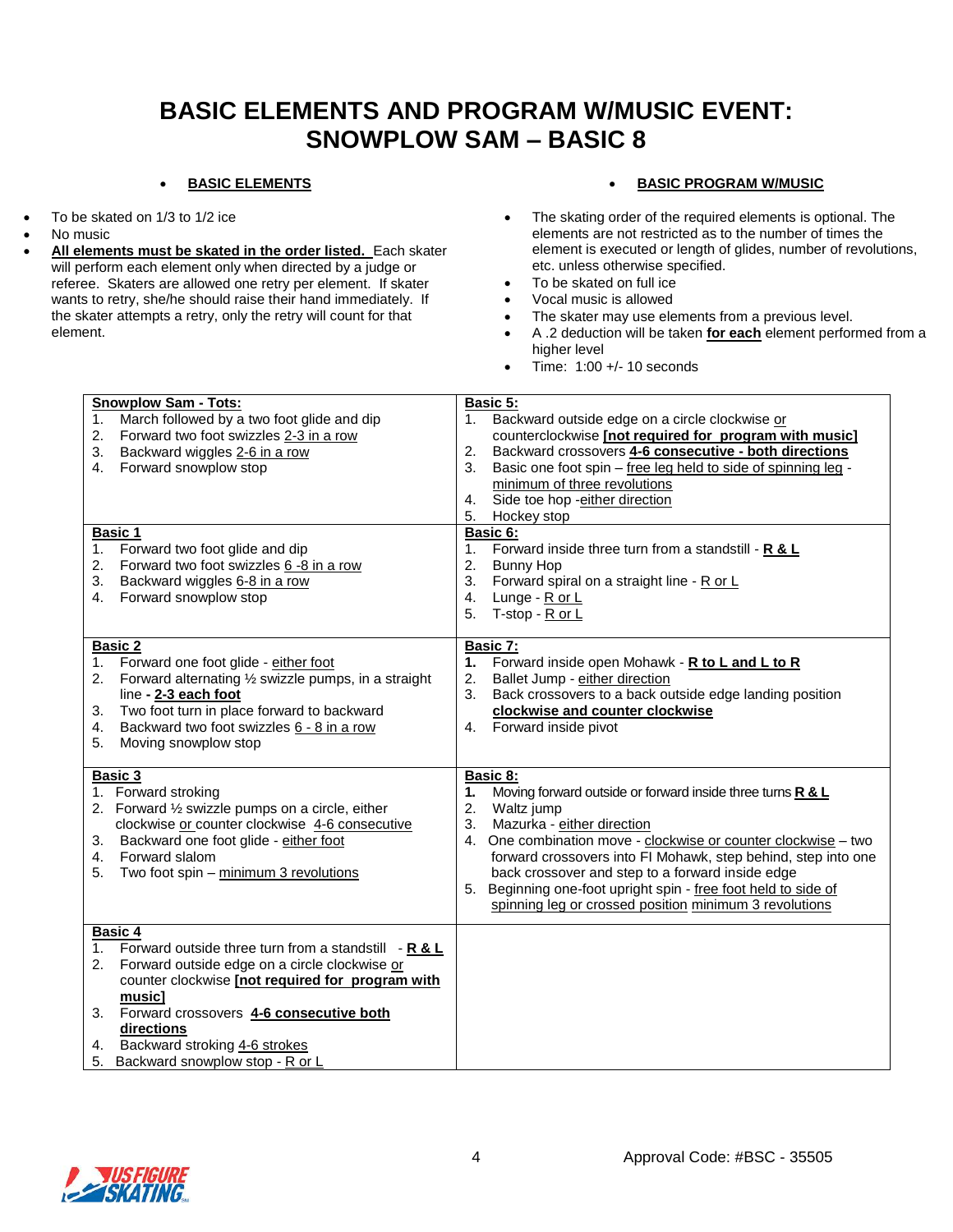# *All events listed on this page are eligible for Michigan Basic Skills Series Points*

## **Compulsory Events**

- $\bullet$  To be skated on  $\frac{1}{2}$  of ice surface. In program form, using a limited number of connecting steps, the skating order of the required elements is optional
- No music is allowed
- The skater must demonstrate the required elements and may use any additional elements from previous levels.
- A .2 deduction will be taken **for each** element performed from a higher level
- *Skaters have the option to skate one level higher in compulsories than their free skate program*

| <b>LEVEL</b>                      |                      | <b>ELEMENTS</b>                                                                                                                                                                                                                                                                                                                          | <b>QUALIFICATIONS</b>                                                                                                                                                         | <b>PROGRAM</b><br><b>LENGTH</b> |
|-----------------------------------|----------------------|------------------------------------------------------------------------------------------------------------------------------------------------------------------------------------------------------------------------------------------------------------------------------------------------------------------------------------------|-------------------------------------------------------------------------------------------------------------------------------------------------------------------------------|---------------------------------|
| Limited<br>Beginner<br>Compulsory | 1.<br>2.<br>3.<br>4. | Waltz jump<br>$\frac{1}{2}$ jump of choice<br>Forward two foot or one foot spin (free leg position<br>optional) - minimum 3 revolutions<br>Forward or backward spiral                                                                                                                                                                    | Skaters may not have passed<br>tests higher than U.S. Figure<br>Skating Basic Skills free skate<br>badge tests                                                                | Time: 1:15                      |
| Beginner<br>Compulsory            | 2.<br>3.<br>4.       | Toe loop jump<br>Salchow jump<br>Forward scratch spin – minimum 3 revolutions<br>Forward or backward spiral                                                                                                                                                                                                                              | Skaters may not have passed<br>tests higher than U.S. Figure<br>Skating Basic Skills free skate<br>badge tests                                                                | Time:1:15                       |
| No Test<br>Compulsory             | 2.<br>3.<br>4.       | Loop jump<br>Jump combination to include a toe loop (may not use a<br>loop or Axel)<br>Solo spin- sit or camel spin - minimum 3 revolutions<br>Spiral sequence- must include a forward and backward<br>spiral. Additional spirals and balance moves such as Ina<br>Bauers, spread eagles, lunges and shoot the ducks may<br>be included. | Skaters may not have passed<br>tests higher than U.S. Figure<br>Skating Basic Skills free skate<br>badge tests, no official U.S.<br>Figure Skating free skate tests<br>passed | Time:1:15                       |

### **Free Skate Events**

Skaters may enter EITHER the new test track free skate program or the well-balanced track free skate program but NOT both during the same nonqualifying competition. Competitors will skate to music of their choice, vocal music permitted.

Deductions WILL be made for skaters including technical elements not permitted in the event description.

0.1 from EACH mark for each technical element included that is not permitted in the event description.

- 0.2 from the technical mark for each extra or lacking element .
- 0.1 for any spin with less than required revolutions.

| <b>LEVEL</b>                                         | <b>Jumps</b>                                                                                                                                                                                                                                                                         | <b>Spins</b>                                                                                                                   | <b>Steps</b>                                                                                               | <b>QUALIFICATIONS</b>                                                                                              |
|------------------------------------------------------|--------------------------------------------------------------------------------------------------------------------------------------------------------------------------------------------------------------------------------------------------------------------------------------|--------------------------------------------------------------------------------------------------------------------------------|------------------------------------------------------------------------------------------------------------|--------------------------------------------------------------------------------------------------------------------|
| Limited<br><b>Beginner</b><br>Time: 1:30<br>$+/- 10$ | 1. Jumps with not more than 1/2<br>rotation [front to back or back<br>to front.<br>2. Jump sequences allowed.<br>3. Maximum of 5 jump<br>elements.                                                                                                                                   | 1. Two upright spins,<br>no change of foot.<br>2. Minimum of 3<br>revolutions                                                  | Connecting moves<br>and steps should be<br>demonstrated<br>throughout the<br>program.                      | May not have passed<br>tests higher than U.S.<br><b>Figure Skating Basic</b><br>Skills free skating<br>badge tests |
| <b>Beginner</b><br>Time: 1:30<br>$+/- 10$            | 1. Jumps with not more than $\frac{1}{2}$<br>rotation [front to back or back<br>to front including half-loop]<br>2. Single rotation jumps: Salchow<br>and Toe Loop only.<br>3. Jump combinations/<br>sequences with the above<br>jumps allowed.<br>4. Maximum of 5 jump<br>elements. | 1. Two upright spins,<br>change of foot<br>optional<br>2. Minimum of 3<br>revolutions.                                         | Connecting moves<br>and steps should be<br>demonstrated<br>throughout the<br>program                       | May not have passed<br>tests higher than U.S.<br><b>Figure Skating Basic</b><br>Skills free skating<br>badge tests |
|                                                      | WELL BALANCED FREE SKATE [U.S. Figure Skating Rulebook Requirements]                                                                                                                                                                                                                 |                                                                                                                                |                                                                                                            |                                                                                                                    |
| <b>No Test</b><br>Time: 1:30<br>$+/-10$              | 1. Maximum of 5<br>2. Single Jumps [NO AXELS]<br>3. Max 3 combos or sequences<br>[Combos limited to 2 jumps<br>but one 3 jump is permitted]<br>4. Number of jumps in sequence<br>Is not limited                                                                                      | 1. Maximum of 2 spins<br>of a different nature<br>2. Min. 3 revolutions<br>3. Spins may change<br>Feet and start with a<br>Fly | One step sequence<br>utilizing $\frac{1}{2}$ ice<br>surface<br>2. Straight line, circular<br>Or serpentine | May not have passed<br>any official U.S. Figure<br>Skating free skate tests.                                       |

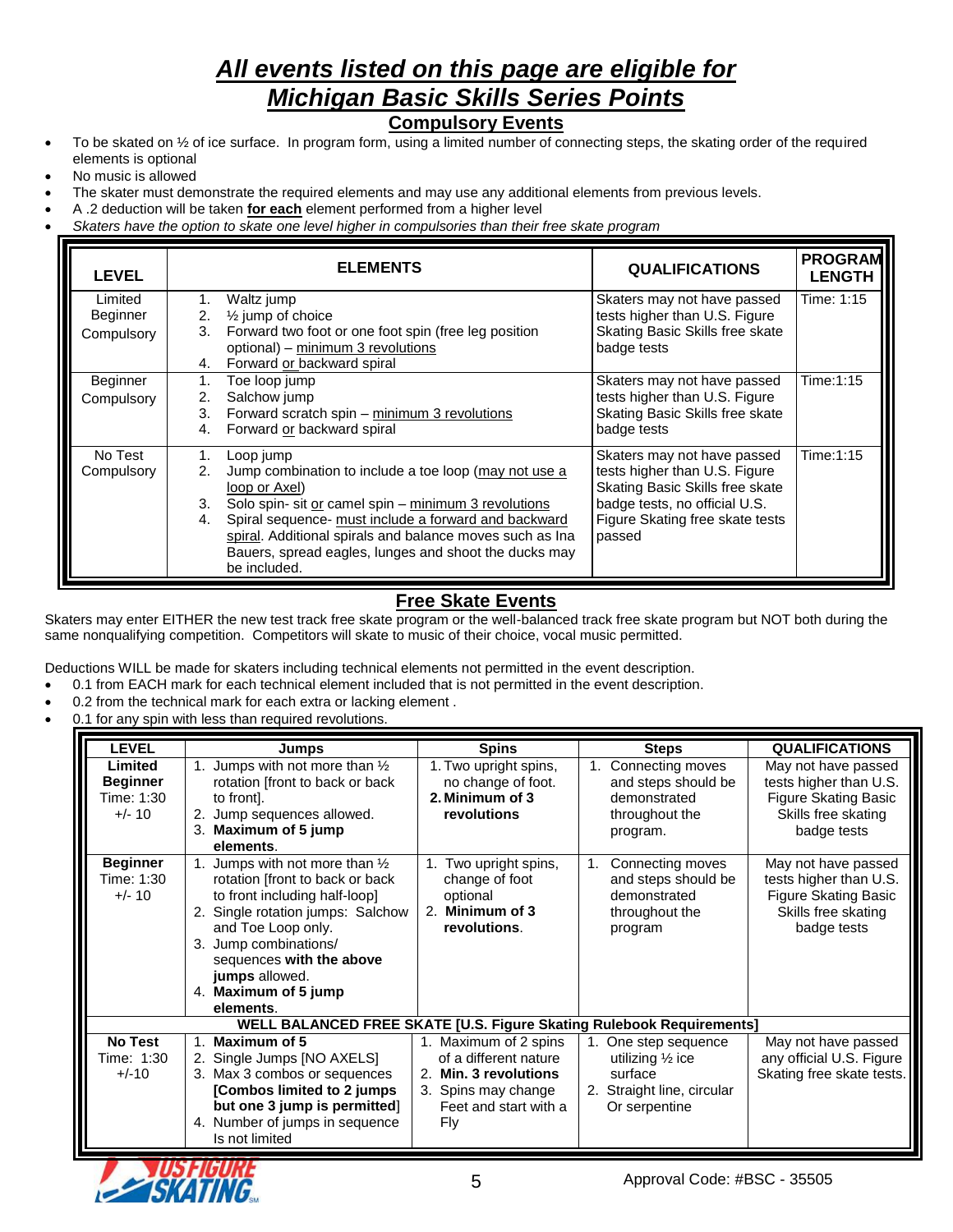# *Events listed on this page are NOT eligible for Michigan Basic Skills Series Points*

### **Compulsory Events**

- To be skated on 1/2 of ice surface. In program form, using a limited number of connecting steps, the skating order of the required elements is optional
- No music allowed
- The skater must demonstrate the required elements and may use any additional elements from previous levels.
- A .2 deduction will be taken **for each** element performed from a higher level
- *Skaters have the option to skate one level higher in compulsories than their free skate program*

| <b>LEVEL</b>        | <b>ELEMENTS</b>                                                                                                                                                                                                                                                                                                                                 | <b>QUALIFICATIONS</b>                                                                                                                            | <b>PROGRAM</b><br><b>LENGTH</b> |
|---------------------|-------------------------------------------------------------------------------------------------------------------------------------------------------------------------------------------------------------------------------------------------------------------------------------------------------------------------------------------------|--------------------------------------------------------------------------------------------------------------------------------------------------|---------------------------------|
| Pre-<br>Preliminary | 1. Flip jump<br>2. Jump combination waltz jump/toe loop jump OR<br>Salchow/toe loop jump.<br>3. Solo spin -sit or camel spin - minimum 3 revolutions<br>4. Spiral sequence - must include a forward and<br>backward spiral. Additional spirals and balance<br>moves [Ina Bauers, spread eagles, lunges and shoot<br>the ducks may be included]. | May not have passed tests<br>higher than U.S, Figure<br>Skating pre-preliminary free<br>skate test                                               | Time: 1:15                      |
| Preliminary         | 1. Lutz jump<br>2. Single jump combination [may not use Lutz or Axel]<br>3. Camel spin - minimum 3 revolutions<br>4. Spiral sequence - must include a forward and<br>backward spiral. Additional spirals and balance<br>moves [Ina Bauers, spread eagles, lunges and shoot<br>the ducks may be included].                                       | Must have passed the U.S.<br>Figure Skating pre-<br>preliminary free skate test but<br>may not have passed higher<br>than preliminary free skate | Time: 1:15                      |

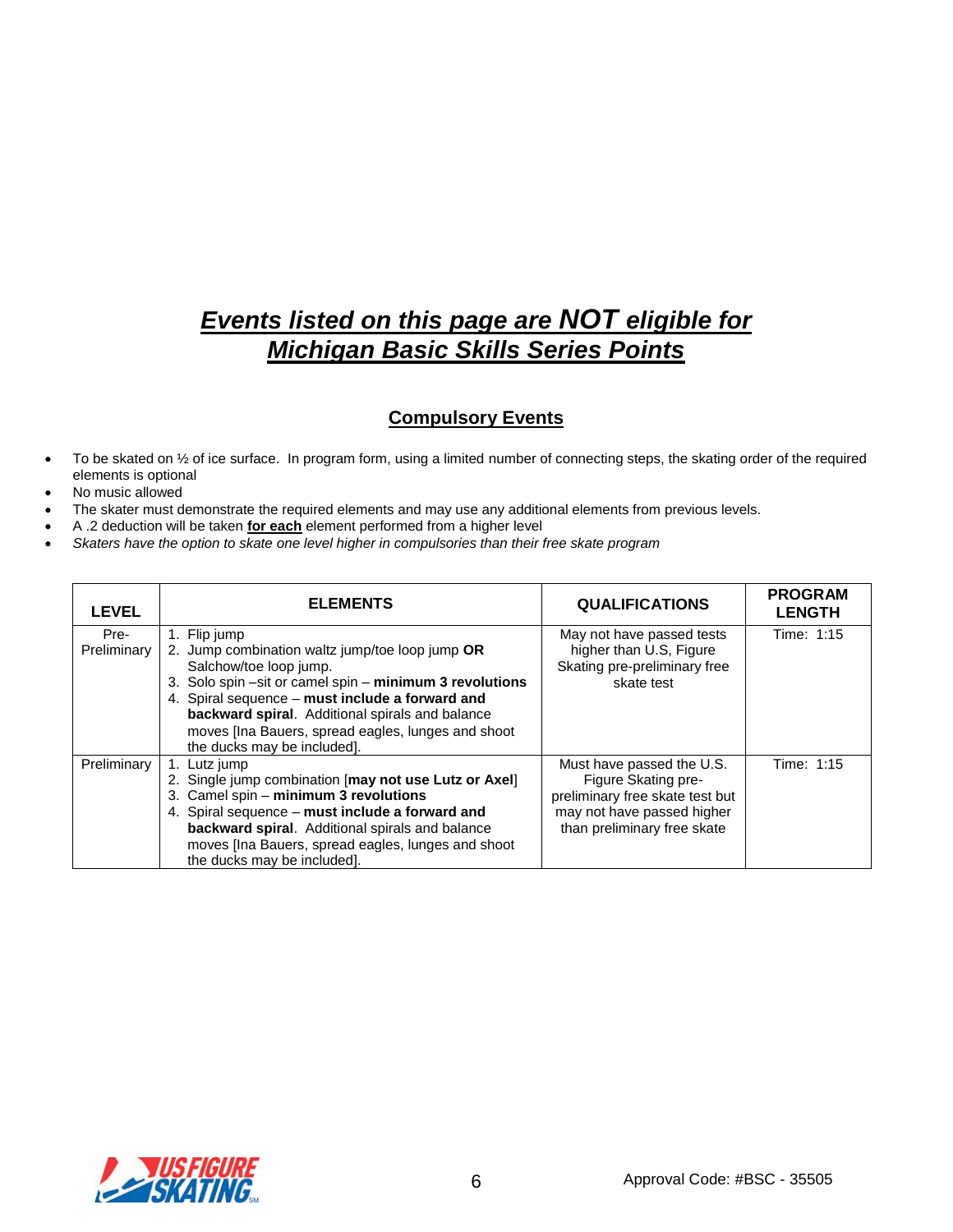# *Events listed on this page are NOT eligible for Michigan Basic Skills Series Points*

### **Free Skate Events**

Skaters may enter EITHER the test track free skate program or the well-balanced track free skate program but **NOT** both during the same non-qualifying competition. Competitors will skate to music of their choice, vocal music permitted.

Deductions WILL be made for skaters including technical elements not permitted in the event description.

- 0.1 from **EACH** mark for each technical element included that is not permitted in the event description.
- 0.2 from the technical mark for each extra **or** lacking element .
- 0.1 for any spin with less than required revolutions.

|                                               |                                                                                                                                                                                                                                                                                                                                                                                                                                   | <b>COMPETITIVE TEST TRACK FREE SKATE</b>                                                                                                                     |                                                                                                               |                                                                                                                                                              |
|-----------------------------------------------|-----------------------------------------------------------------------------------------------------------------------------------------------------------------------------------------------------------------------------------------------------------------------------------------------------------------------------------------------------------------------------------------------------------------------------------|--------------------------------------------------------------------------------------------------------------------------------------------------------------|---------------------------------------------------------------------------------------------------------------|--------------------------------------------------------------------------------------------------------------------------------------------------------------|
| <b>LEVEL</b>                                  | <b>Jumps</b>                                                                                                                                                                                                                                                                                                                                                                                                                      | <b>Spins</b>                                                                                                                                                 | <b>Steps</b>                                                                                                  | <b>QUALIFICATIONS</b>                                                                                                                                        |
| Pre-<br>Preliminary<br>Time: 1:30<br>$+/- 10$ | 1. Jumps with not more 1/2 rotation<br>[front to back or back to front].<br>2. Single rotation jumps: Salchow, toe<br>loop and loop jump ONLY<br>3. Jump combinations/ sequences with<br>above jumps allowed<br>3. Maximum of 5 jump elements.                                                                                                                                                                                    | 1. Maximum of two spins<br>of a different nature<br>held in one position<br>only, no change of<br>foot.<br>2. No flying spins<br>3. Minimum 3<br>revolutions | 1. Connecting<br>moves and steps<br>should be<br>demonstrated<br>throughout the<br>program                    | May not have<br>passed tests higher<br>than U.S, Figure<br>Skating pre-<br>preliminary free<br>skate test                                                    |
| Preliminary<br>Time: 1:30<br>$+/- 10$         | 1. Jumps with not more than one rotation<br>[no axels].<br>2. Jump combinations and sequences<br>are allowed.<br>3. Maximum of 5 jump elements.                                                                                                                                                                                                                                                                                   | 1. Maximum of two spins<br>of a different nature<br>2. Combination spins<br>allowed.<br>3. No flying spins<br>4. Minimum of 3<br>revolutions                 | 1. Connecting<br>moves and steps<br>should be<br>demonstrated<br>throughout the<br>program                    | Must have passed<br>the U.S. Figure<br>Skating pre-<br>preliminary free<br>skate test but may<br>not have passed<br>higher than<br>preliminary free<br>skate |
|                                               | WELL BALANCED FREE SKATE [U.S. Figure Skating Rulebook Requirements]                                                                                                                                                                                                                                                                                                                                                              |                                                                                                                                                              |                                                                                                               |                                                                                                                                                              |
| Pre-<br>Preliminary<br>Time: 1:30<br>$+/- 10$ | 1. Single jumps - axel permitted - no<br>doubles<br>2. Max 3 combos or sequences<br>[Combos limited to 2 jumps<br>but one 3 jump is permitted]<br>4. Number of jumps in sequence<br>Is not limited, axel may be repeated as<br>individual jump, combo or sequence<br>[Max 2 axels]<br>3. Maximum of 5 jump elements.                                                                                                              | 1. Maximum of 2 spins<br>of a different nature<br>2. Spins may change<br>feet and start with a fly<br>3. Minimum 3<br>revolutions                            | 1. One step<br>sequence<br>utilizing 1/2 the<br>ice surface<br>2. Straight line,<br>circular or<br>serpentine | May not have<br>passed tests higher<br>than U.S, Figure<br>Skating pre-<br>preliminary free<br>skate test                                                    |
| Preliminary<br>Time: 1:30<br>$+/- 10$         | 1. 1 Axel or Waltz jump type jump<br>2. Max 3 combos/sequences -<br>Combos<br>limited to 2 jumps, but one 3 jump<br>permitted<br>3. Number of jumps in sequence not<br>limited<br>4. 2 different double jumps allowed<br>(double Salchow, Toe or Loop<br>only)<br>5 Axel and no more than 2 different<br>double jumps may be repeated as<br>individual jumps, combos, or in<br>sequences.<br>6. Max of 2 Axels or any double jump | 1. Maximum of 2 spins<br>of a different nature<br>2. Spins may change<br>feet and start with a fly<br>3. Minimum 3<br>revolutions                            | 1. One step<br>sequence<br>utilizing 1/2 the<br>ice surface<br>2. Straight line,<br>circular or<br>serpentine | Must have passed<br>the no higher than<br>U.S. Figure Skating<br>preliminary free<br>skate                                                                   |

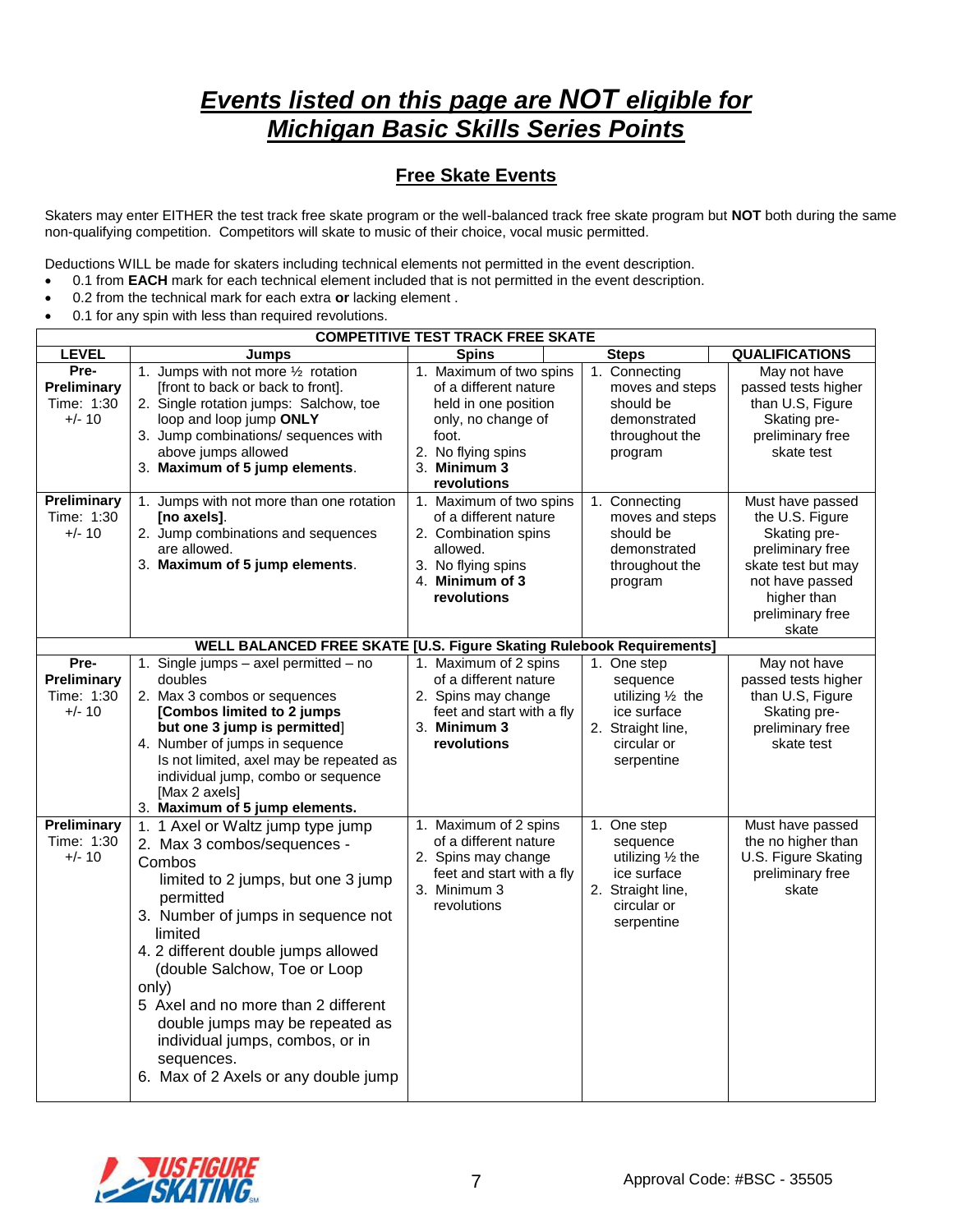## **Spins Events**

**BEGINNER SPINS:** No music on half-ice. Spins should be skated exactly as stated and in this order. Skaters will perform one spin at a time (no excessive connecting steps). Skaters will be given one opportunity to perform each spin. Groups will be divided according to Basic/Free Skate test level. Spins should be a minimum of three revolutions each.

#### **Basic Skills**

Forward pivot- either foot, Two foot spin, Forward one foot spin

#### **Free skate 1-6, Beginner, No-Test**

Two foot spin, Forward one foot spin, Sit Spin

#### **Pre-Preliminary**

Forward Scratch spin, Backward one foot spin, Camel spin

#### **Preliminary**

Forward Scratch Spin, Backward one foot spin, Combination spin of choice- minimum two changes of position or foot

### **Interpretive Programs**

During warm-up skaters will hear music selection twice. Following the warm-up all skaters except for the first skater will be escorted to a soundproof locker room or another area of the arena. The first skater will hear the music one more time and then perform a program to the music. As each skater performs the next skater will be allowed to hear the music for the 3rd time. The listening skater will not be allowed to view the performing skater.

| <b>LEVEL</b>           | <b>ELEMENTS / MUSIC THEME</b>          | <b>QUALIFICATIONS</b>                 | <b>PROGRAM</b><br><b>LENGTH</b> |
|------------------------|----------------------------------------|---------------------------------------|---------------------------------|
| Beginner               | No flying spins or combination spins   | Basic 7 – No Test                     | 1:15 minutes                    |
|                        | <b>MUSIC THEME:</b>                    |                                       | Or less                         |
| <b>Pre-Preliminary</b> | No flying spins, axels or double jumps | Passed no higher than Pre-Preliminary | 1:30 minutes                    |
|                        | <b>MUSIC THEME:</b>                    | Free Skate Test                       | Or less                         |
| Preliminary            | No double jumps                        | Passed no higher than Preliminary     | 1:30 minutes                    |
|                        | <b>MUSIC THEME:</b>                    | Free Skate Test                       | Or less                         |

## **Artistic Showcase**

- Theme of skater's choice
- Music may contain words
- Judging will emphasize interpretation of much rather than technical skills
- Costumes that complement the music will be allowed
- Skaters may use hand props or t hose they can get on and off the ice without assistance

| <b>LEVEL</b>                                                    | <b>ELEMENTS</b>                                                                                                                         | <b>QUALIFICATIONS</b>                                                                                          | <b>PROGRAM</b><br><b>LENGTH</b> |
|-----------------------------------------------------------------|-----------------------------------------------------------------------------------------------------------------------------------------|----------------------------------------------------------------------------------------------------------------|---------------------------------|
| Basic 1-8                                                       | Elements only from Basic 1-8 curriculum                                                                                                 | May not have passed any higher than<br>Basic 8 level.                                                          | Time $1:00$                     |
| Limited<br>Beginner/<br>Beginner/<br>Adult 1-4                  | Free skate $1-6/3$ jump maximum. $\frac{1}{2}$ rotation jumps only, plus<br>the following full rotation jumps: Salchow and<br>toe loop. | May not have passed any official U.S.<br>Figure Skating free skate tests.                                      | Time: 1:30                      |
| No Test/<br>Pre-<br>preliminary/<br>Adult Pre-<br><b>Bronze</b> | 3 jump maximum. No axels or double jumps<br>permitted.                                                                                  | Must have passed no higher than U.S.<br>Figure Skating Pre-Preliminary or Adult<br>pre-Bronze free skate test. | Time: 1:30                      |
| Preliminary/<br><b>Adult Bronze</b>                             | 3 jump maximum. Axels are permitted, but no<br>double jumps allowed.                                                                    | Must have passed no higher than U.S.<br>Figure Skating Preliminary free skate or<br>Adult Bronze test.         | Time: 1:40                      |

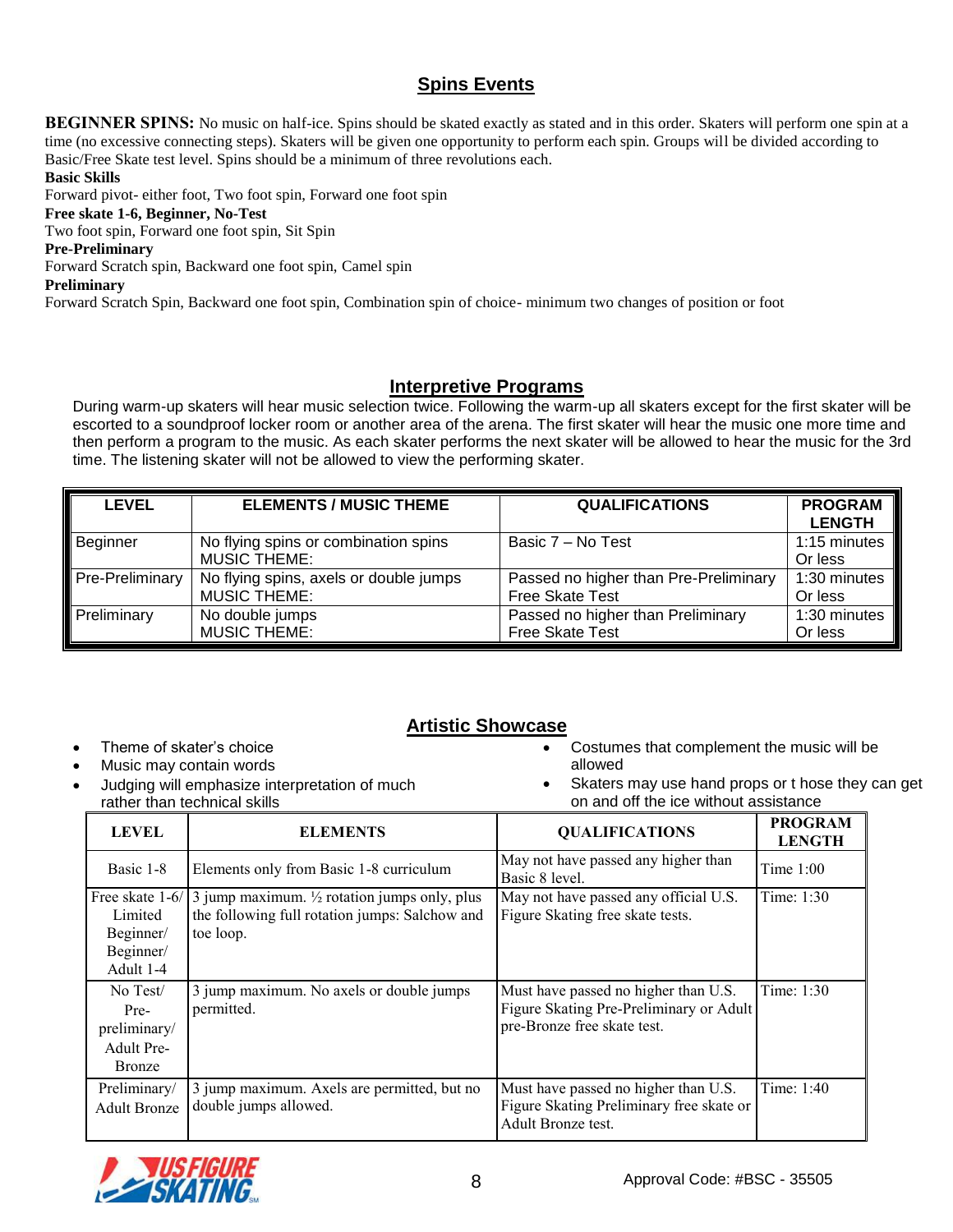## **ADULT EVENTS – ADULT 1-4, PRE-BRONZE AND BRONZE**

Format: The skating order of the required elements is optional. The elements are not restricted as to the number of times elements is executed, or length of glides, number of revolutions, etc. unless otherwise stated. Connecting moves and steps should be demonstrated throughout the program.

- Vocal music is allowed
- The skater must demonstrate the required elements and may use but is not required to use any additional elements from previous levels.
- A .2 deduction will be taken for each element performed from a higher level
- Time 1:30 +/- 10 sec unless otherwise noted

| <b>Adult 1:</b><br>Backward swizzles<br>1<br>2.<br>Forward one foot glides, one time skater's<br>height: R & L<br>Two foot turns<br>3.<br>Snowplow stops: R or L<br>4.<br>Forward curves on two feet<br>5.                          | Adult 2:<br>1.<br>Forward stroking<br>Forward crossovers, clockwise and counter clockwise<br>2.<br>3.<br>Backward one foot glide: R or L<br>Forward pivot<br>4.<br>Forward chasses on a circle<br>5.                                                                                                                                                                                |
|-------------------------------------------------------------------------------------------------------------------------------------------------------------------------------------------------------------------------------------|-------------------------------------------------------------------------------------------------------------------------------------------------------------------------------------------------------------------------------------------------------------------------------------------------------------------------------------------------------------------------------------|
| <b>Adult 3:</b><br>Backward crossovers, clockwise, and counter<br>$1_{\cdot}$<br>clockwise<br>Inside Mohawk, either direction<br>2.<br>3.<br>Backward snowplow stop<br>Forward progressives<br>4.<br>Beginning two-foot spins<br>1. | <b>Adult 4:</b><br>$1_{\cdot}$<br>Forward three turns, outside or inside: R & L<br>Alternate backward crossovers with two-foot transitions<br>$\mathcal{P}$<br>3.<br>Footwork sequence: 3-5 forward crossovers to an inside<br>Mohawk: 3-5 backward crossovers; step forward inside<br>the circle<br>4. Power three turns: one direction only<br>5.<br>Backward chasses on a circle |
| Pre-Bronze: Must have passes no higher than adult pre-<br>bronze free skate test or pre-pre free skate test. Time:<br>$1:40$ max<br>Refer to the current U.S. Figure Skating Rulebook #3806<br>for specific requirements.           | <b>Bronze:</b> Must have passed no higher than adult bronze free skate<br>or the preliminary free skate test. Time: 1:50 max<br>Refer to the current U.S. Figure Skating Rulebook #3801 for<br>specific requirements.                                                                                                                                                               |

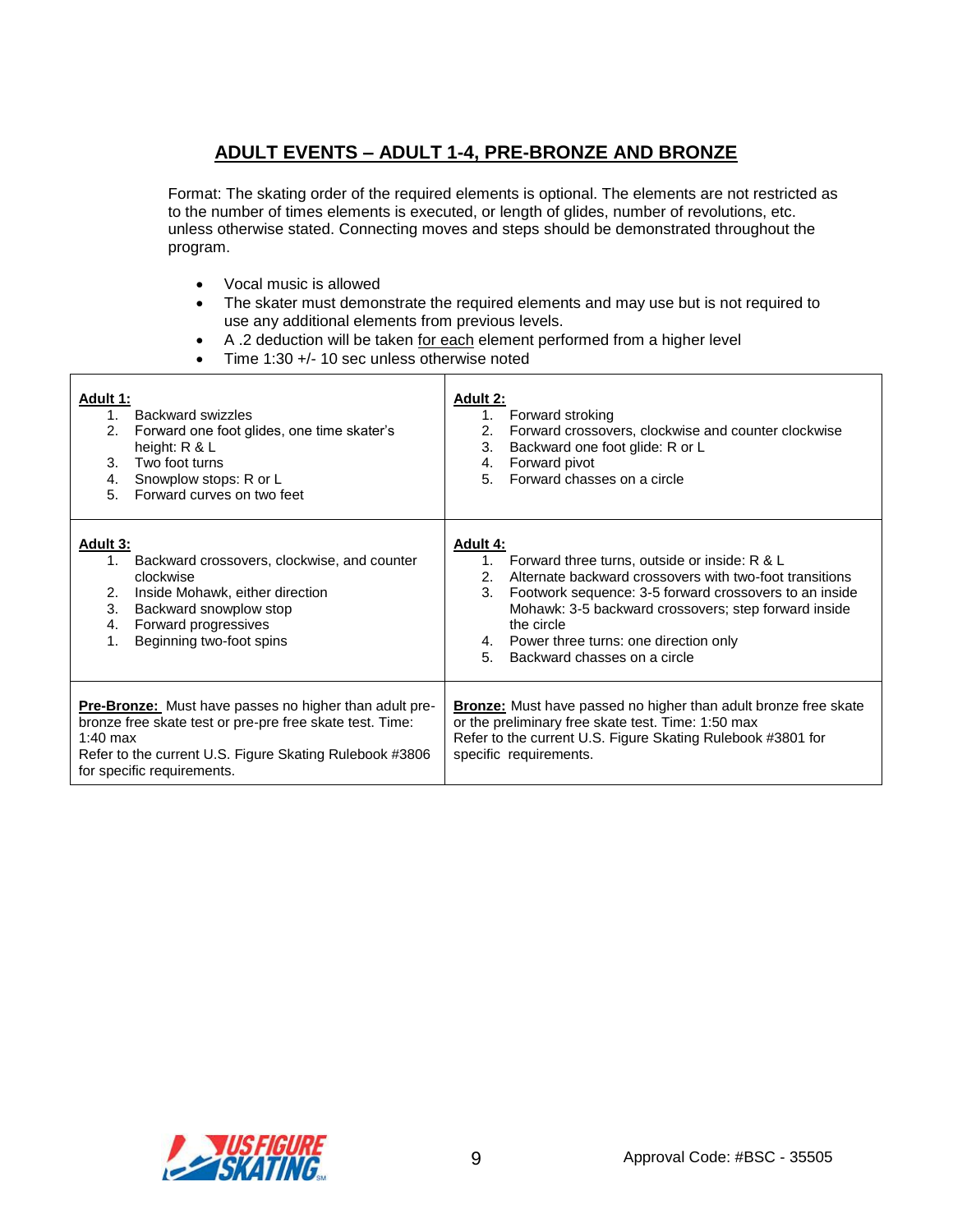## **U. S. Figure Skating Basic Skills Program** SPECIAL OLYMPICS BADGE PROGRAM

The Special Olympics Sports Skills Program is designed for people with mental handicaps who may exhibit any number of physical impairments. The Special Olympics Figure Skating Badge Program allows athletes to learn skills in a progressive order and earn badges at each level. Athletes who complete the Special Olympics Badge Program will be prepared to move into the existing badge program at local rinks.

| Badge 1                                                                                                                                                                                              | Badge 7                                                                                                                                                                                                                                                                                                                |
|------------------------------------------------------------------------------------------------------------------------------------------------------------------------------------------------------|------------------------------------------------------------------------------------------------------------------------------------------------------------------------------------------------------------------------------------------------------------------------------------------------------------------------|
| A. Stand unassisted for five seconds<br>B. Fall and stand up unassisted<br>C. Knee dip standing still unassisted<br>D. March forward ten steps assisted                                              | A. Backward stroking across the rink<br>B. Gliding backward to forward two foot turn<br>C. T-stop left of right<br>D. Forward two foot turn on a circle: L & R                                                                                                                                                         |
| Badge 2                                                                                                                                                                                              | Badge 8                                                                                                                                                                                                                                                                                                                |
| A. March forward ten steps unassisted<br>B. Swizzles, standing still: three repetitions<br>C. Backward wiggle or march assisted<br>D. Two foot glide forward for distance of at least length of body | A. Five consecutive forward crossovers: L & R<br>B. Forward outside edge: L & R<br>C. Five consecutive backward $\frac{1}{2}$ swizzles on a circle: L & R                                                                                                                                                              |
| Badge 3                                                                                                                                                                                              | <b>Badge 9</b>                                                                                                                                                                                                                                                                                                         |
| A. Backward wiggle or march<br>B. Five forward swizzles covering at least ten feet<br>C. Forward skating across the rink<br>D. Forward gliding dip covering at least length of body: L & R           | A. Forward outside three turn: L & R<br>B. Forward inside edge: L & R<br>C. Forward lunge or shoot the duck at any depth<br>D. Bunny hop                                                                                                                                                                               |
| Badge 4                                                                                                                                                                                              | Badge 10                                                                                                                                                                                                                                                                                                               |
| A. Backward two foot glide covering at least length of body<br>B. Two foot jump in place<br>C. One foot snowplow stop: L & R<br>D. Forward one foot glide covering at least length of body: L & R    | A. Forward inside three turn: L & R<br>B. Five consecutive backward crossovers: L & R<br>C. Hockey stop<br>D. Forward spiral three times length of body                                                                                                                                                                |
| Badge 5                                                                                                                                                                                              | Badge 11                                                                                                                                                                                                                                                                                                               |
| A. Forward stroking across rink<br>B. Five backward swizzles covering at least ten feet<br>C. Forward two foot curves left and right across rink<br>D. Two foot curves left and right across rink    | A. Consecutive forward outside edges: minimum of two on each foot<br>B. Consecutive forward inside edges: minimum of two on each foot<br>C. Forward inside Mohawk: L & R<br>D. Consecutive backward outside edges: minimum of two on each<br>foot<br>E. Consecutive backward inside edges: minimum of two on each foot |
| <b>Badge 6</b>                                                                                                                                                                                       | Badge 12                                                                                                                                                                                                                                                                                                               |
| A. Gliding forward to backward two foot turn<br>B. Five consecutive forward one foot swizzles on circle: L & R<br>C. Backward one foot glide length of body: L & R<br>D. Forward pivot               | A. Waltz jump<br>B. One foot spin: minimum of three revolutions<br>C. Forward crossover, inside Mohawk, backward crossover, step<br>forward: step sequence should be repeated clockwise and counter<br>clockwise<br>D. Combination of three moves chosen from badges 9-12                                              |

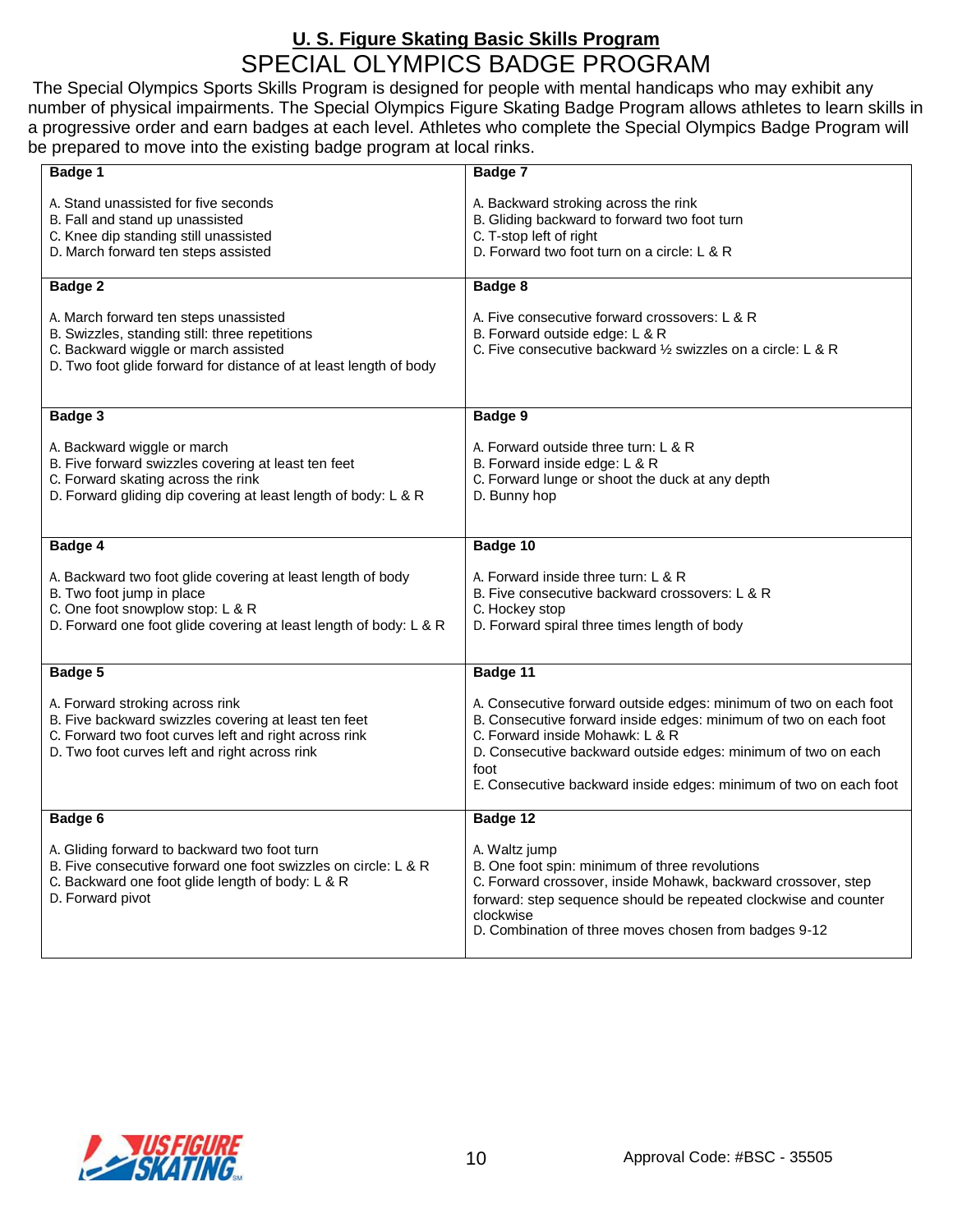## **"Skate the Capitol" Lansing Basic Skills Event #1 – March 12, 2011 Entry Form [PLEASE PRINT CLEARLY]**



| Name and the set of the set of the set of the set of the set of the set of the set of the set of the set of the set of the set of the set of the set of the set of the set of the set of the set of the set of the set of the |                                     |                              | Age __________Birth Date______ |  |
|-------------------------------------------------------------------------------------------------------------------------------------------------------------------------------------------------------------------------------|-------------------------------------|------------------------------|--------------------------------|--|
| Last                                                                                                                                                                                                                          | $F$ irst                            |                              |                                |  |
| Address                                                                                                                                                                                                                       |                                     | $\bigcirc$ $\bigcirc$ ity    |                                |  |
| State _______________________Zip                                                                                                                                                                                              | Area Code/Phone #                   |                              |                                |  |
| Home Club                                                                                                                                                                                                                     |                                     | USFSA#                       |                                |  |
|                                                                                                                                                                                                                               | Male Female Name of Parent/Guardian |                              |                                |  |
| <b>E-Mail Address</b>                                                                                                                                                                                                         |                                     |                              |                                |  |
|                                                                                                                                                                                                                               | \$40 First Event                    |                              | \$50 First Event               |  |
|                                                                                                                                                                                                                               | \$20 Each Additional Event          | \$20 Each Additional Event   |                                |  |
| <b>Basic Compulsory</b>                                                                                                                                                                                                       | <b>Compulsory</b>                   |                              | TEST TRACK Adult Events        |  |
| Snowplow Sam*                                                                                                                                                                                                                 | Limited Beginner <sup>*</sup>       | <b>Compulsory</b>            | Adult 1                        |  |
| Basic 1 <sup>*</sup>                                                                                                                                                                                                          | Beginner*                           | <b>Pre-Preliminary</b>       | Adult 2                        |  |
| Basic 2 <sup>*</sup>                                                                                                                                                                                                          | No Test <sup>*</sup>                | <b>Preliminary</b>           | Adult 3                        |  |
| Basic 3 <sup>*</sup>                                                                                                                                                                                                          | <b>Free Skate</b>                   | Free Skate                   | Adult 4                        |  |
| Basic 4 *                                                                                                                                                                                                                     | Limited Beginner*                   | <b>Pre-Preliminary</b>       | Pre-Bronze                     |  |
| Basic 5 <sup>*</sup>                                                                                                                                                                                                          | Beginner*                           | Preliminary                  | <b>Bronze</b>                  |  |
| Basic 6 *                                                                                                                                                                                                                     | <b>WELL - BALANCED</b>              |                              |                                |  |
| Basic 7*                                                                                                                                                                                                                      | <b>Free Skate</b>                   |                              | <b>Artistic Showcase</b>       |  |
| Basic 8 <sup>*</sup>                                                                                                                                                                                                          | No Test*                            | <b>WELL - BALANCED</b>       | <b>Basic Skills</b>            |  |
|                                                                                                                                                                                                                               |                                     | <b>Free Skate</b>            | <b>Beginner</b>                |  |
|                                                                                                                                                                                                                               |                                     | Pre-Preliminary              | <b>Pre-Preliminary</b>         |  |
|                                                                                                                                                                                                                               |                                     | Preliminary                  | Preliminary                    |  |
| <b>Basic Program w/ Music</b>                                                                                                                                                                                                 |                                     |                              |                                |  |
| Snowplow Sam*                                                                                                                                                                                                                 |                                     | Spins Events                 | Special Olympics               |  |
| Basic 1 *                                                                                                                                                                                                                     |                                     | Basic Skills                 | Badge 1                        |  |
| Basic 2 <sup>*</sup>                                                                                                                                                                                                          |                                     | <b>Beginner</b>              | Badge 2                        |  |
| Basic 3 <sup>*</sup>                                                                                                                                                                                                          |                                     | <b>Pre-Preliminary</b>       | Badge 3                        |  |
| Basic 4 *                                                                                                                                                                                                                     |                                     | Preliminary                  | Badge 4                        |  |
| Basic 5 <sup>*</sup>                                                                                                                                                                                                          |                                     |                              | Badge 5                        |  |
| Basic 6 *                                                                                                                                                                                                                     |                                     | <b>Interpretive Programs</b> | Badge 6                        |  |
| Basic 7 *                                                                                                                                                                                                                     |                                     | Beginner                     | Badge 7                        |  |
| Basic 8 <sup>*</sup>                                                                                                                                                                                                          |                                     | Pre-Preliminary              | Badge 8                        |  |
|                                                                                                                                                                                                                               |                                     | Preliminary                  | Badge 9                        |  |
|                                                                                                                                                                                                                               |                                     |                              | Badge 10                       |  |
|                                                                                                                                                                                                                               |                                     |                              | Badge 11                       |  |
|                                                                                                                                                                                                                               |                                     |                              | Badge 12                       |  |

*Events listed above with an \* after them will be eligible for Michigan Basic Skills Series Points Entry Fees are not refundable after the entry deadline unless an event is cancelled*.

*If you are not a USFSA member add \$15 to fee / enter through our Basic Skills Program* 

| <b>First Event</b>  |  |
|---------------------|--|
| Additional Event \$ |  |
| Additional Event \$ |  |
| Additional Event \$ |  |
| Join USFSA          |  |
|                     |  |

**TOTAL: \$**

**ENTRIES MUST BE POST MARKED BY February 25, 2011**

Mail form and fees to:

6544 Aurelius Lansing, MI 48911

Check/Money Order payable to: Lansing Skating Club